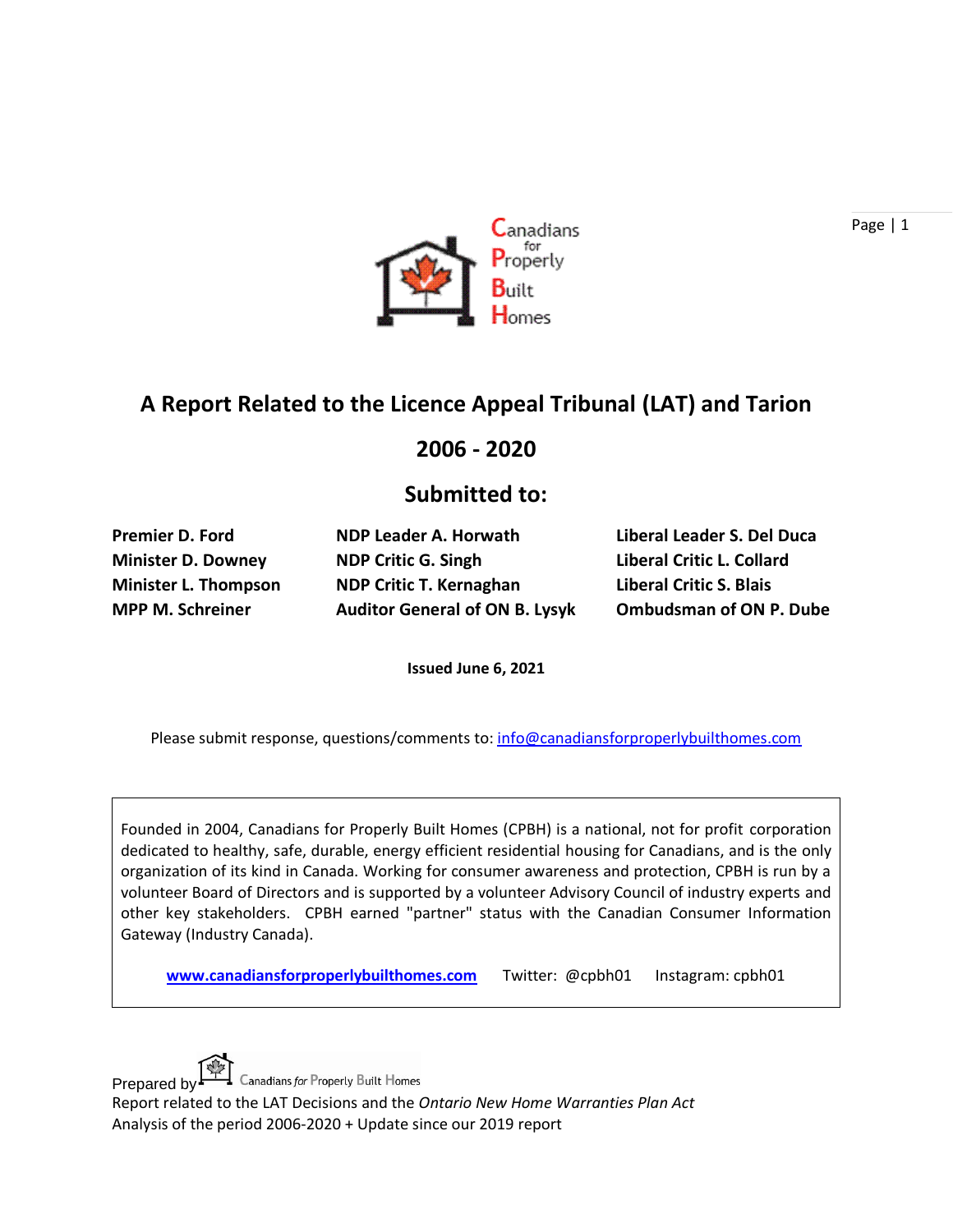### Overview re Homeowners' Success at the LAT in 2020 related to Tarion

rate in 2020. This is a slight improvement in success rate from 2019 when there was a 100% failure rate. Page | 2 Another year, and another devastating result for purchasers of newly built homes fighting the Tarion Warranty Corp. (Tarion) at the Licence Appeal Tribunal (LAT). Only four decisions were issued in 2020, and those four decisions involved eight items. One of the eight appeals was successful - a 12.5% success Ontario's purchases of newly built homes have lost approximately 85% of the items appealed at the LAT in relation to Tarion's decisions since 2006 when CPBH started our annual analysis.

Again in 2020, none of these homeowners were represented by a lawyer – they were all selfrepresented. Tarion is *always* represented by lawyers/paralegals. One of these homeowners was supported by a home inspector who is also a professional engineer but that didn't help – that case lost as well.



# Perhaps the real story is Ontarians' refusal to go to the LAT re Tarion

In 2006 there were 267 decisions and in 2020 there were four. The above graph shows the steep decline in LAT decisions re Tarion over the years. As we have noted in our previous analyses, a number of officials have confirmed serious operational issues at the LAT, and lack of appropriate adjudicator training. Further, the LAT has no authority to enforce its decisions. (Yes, there have been cases when the homeowner did win at the LAT, and then Tarion refused to follow the LAT order.) All of these factors have led to almost no homeowners willing to go to the LAT to fight Tarion's decisions in the past decade.

Unacceptably, oversight bodies such as the Ministry of the Attorney General, the Office of the Ombudsman of Ontario, and the Office of the Auditor General of Ontario have not responded positively when CPBH has written to them annually for assistance/investigations/audits since 2007. In the meantime, while complaints about Tarion continue, and Ontario housing starts have risen considerably

Prepared by ET Canadians for Properly Built Homes

Report related to the LAT Decisions and the *Ontario New Home Warranties Plan Act* Analysis of the period 2006-2020 + Update since our 2019 report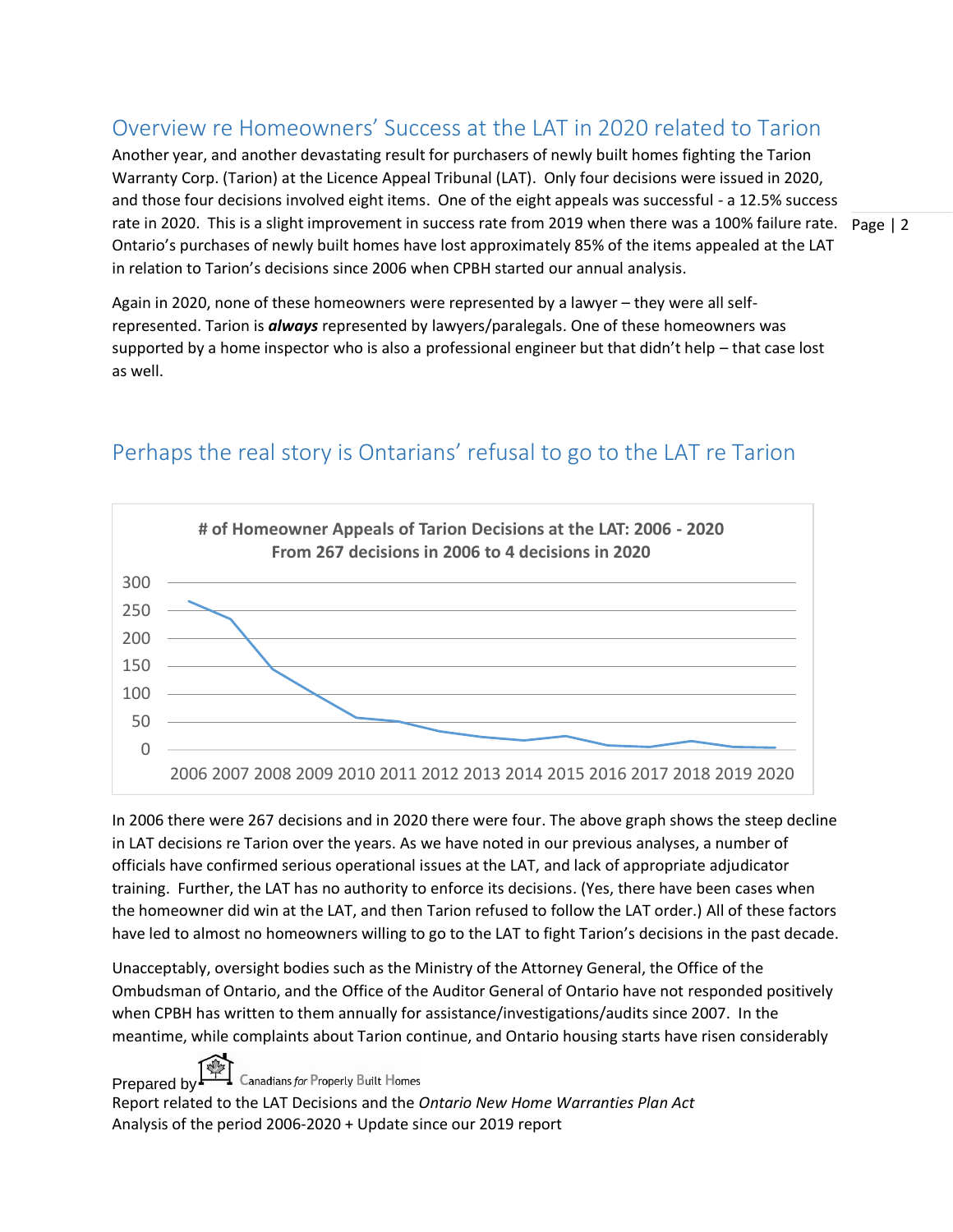(e.g., in 2011 there were 56,557 housing starts in Ontario, and in 2020 there were 78,916), the number of homeowners willing to go to the LAT to resolve their disputes with Tarion has plummeted as evidenced by the graph above. This begs the question: Why have these oversight bodies simply sat back as the number of decisions plummeted and confidence in the LAT deteriorated to this level?

# What happens when people refuse to go to the LAT to try to resolve disputes with Tarion?

There are a number of possibilities, e.g.,

- They continue to live in the houses with the construction defects/Ontario Building Code violations. For example, we are aware of some homeowners who have been freezing in their homes for more than a decade due to HVAC Code violations.
- They fix the construction defects/Ontario Building Code violations themselves.
- They pursue their issues in regular courts.
- They "patch and run" selling the home to the next unsuspecting homeowner without dislosing the issues.

#### Other key events since CPBH's last report in May 2020

- There was a new Tribunal Chair appointed in June 2020 Mr. Sean Weir. CPBH contacted Mr. Weir and Mr. Stephen Jovanovic (the Associate Chair) responded. CPBH volunteers engaged with Mr. Jovanovic (via Zoom and emails), and sadly, found more or less the same sorts of disappointing responses and attitude as the previous leadership.
- There has been negative press about Ontario's Tribunals generally. For example, [Justice](https://www.slaw.ca/2021/02/16/justice-delayed-and-denied-in-ontarios-tribunals/)  [Delayed and Denied in Ontario's Tribunals –](https://www.slaw.ca/2021/02/16/justice-delayed-and-denied-in-ontarios-tribunals/) Slaw in which author Noel Semple said*: "….it seems that our government has chosen to surreptitiously undermine the statutes, by starving the tribunals of the resources and personnel necessary for them to function…"*. (Note: It is much more complicated for appeals related to Tarion. Home/condo construction is very complex, typically involving more than 70 trades, sophisticated technology, etc.)
- CPBH volunteers met with the Attorney General, Minister Downey. We provided an overview of the issues, and the abysmal public perception – that the vast majority of consumers have lost confidence in the LAT for Tarion appeals – and that former Minister Naqvi advised CPBH in 2018 that the Ministry was "monitoring" these issues. Minister Downey initially was not willing to commit to any action, but the one thing that Minister Downey ultimately did advise is that they have a complaints process. What a disappointing and inadequate response: These problems have been known for many years, for example:

*"…A less litigious and adversarial process would also address concerns the ministry has heard from homeowners that they are dissuaded from pursuing LGAT appeals because the existing processes are not transparent, and are complicated, time-consuming, costly and unbalanced…"*

o Frank Denton, Assistant Deputy Minister of the Ministry of Government and Consumer Services, Oct. 7, 2014.



Prepared by Canadians for Properly Built Homes

Report related to the LAT Decisions and the *Ontario New Home Warranties Plan Act* Analysis of the period 2006-2020 + Update since our 2019 report

Page | 3